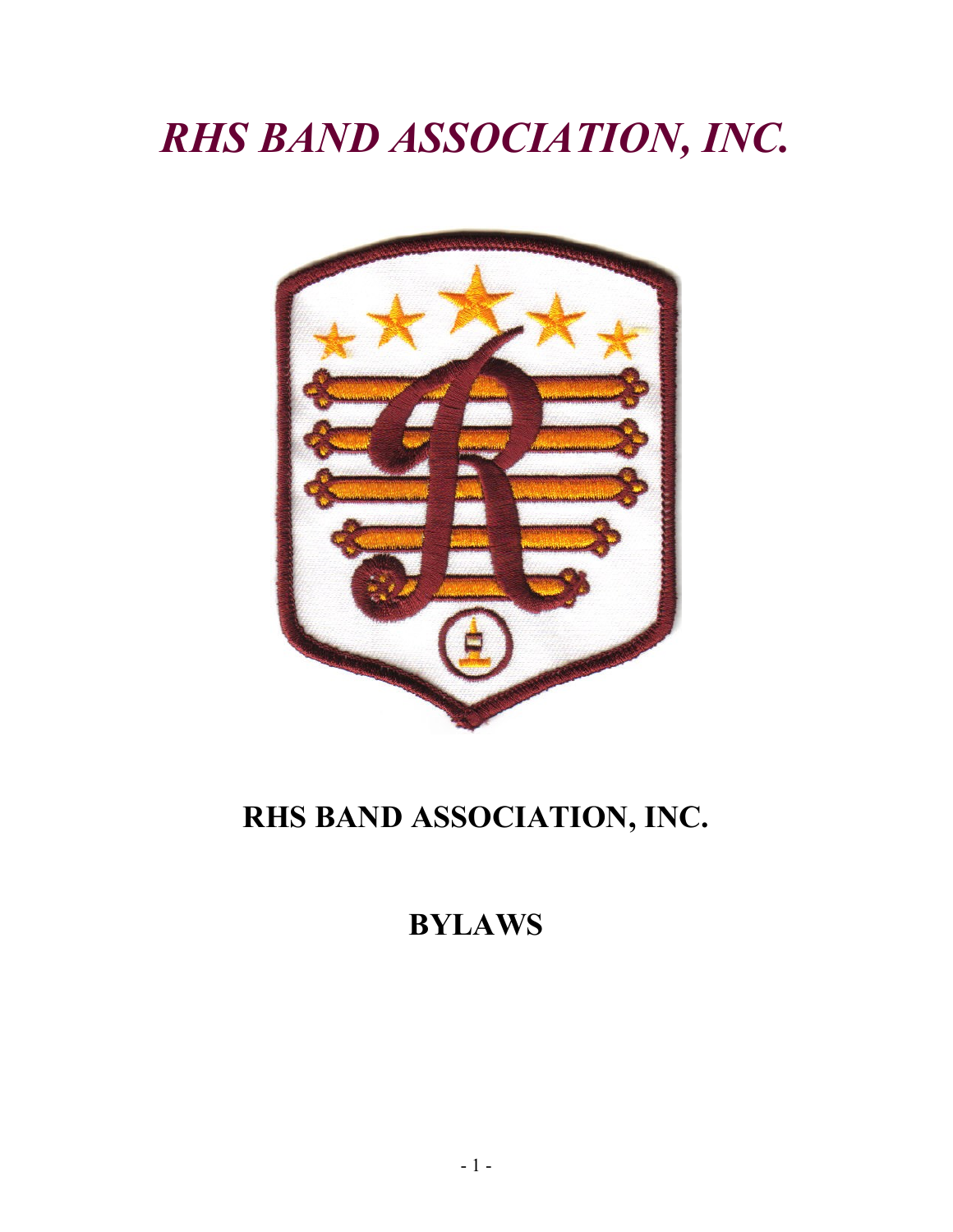# **RHS Band Association, Inc. BYLAWS**

**(As amended March 12, 2017)**

#### **Article I – NAME**

**1 The name of this organization shall be known as "RHS BAND ASSOCIATION, INC." The RHS BAND ASSOCIATION, INC. shall be hereinafter referred to as the "Band Association".**

#### **Article II - OBJECTIVE**

- **1 The objective of the Band Association shall be to provide financial and service support to the Ridgewood High School Band programs.**
- **2 The Band Association is not intended to displace the responsibility of the Board of Education to provide items such as instruments, uniforms, staff salaries, and music.**
- **3 The Band Association shall be governed by these Bylaws.**
- **4 The Band Association shall be a non-profit organization structured exclusively for charitable purposes within the meaning of Section 501(c) (3) of the Internal Revenue Code.**

### **ARTICLE III – MEMBERSHIP**

- **1 The Certificate of Incorporation of the Band Association provides that the corporation shall not have members. The word "members" in the Certificate of Incorporation is used as provided by governing law, N.J.S.A.: 1-1 et seq. Use of the term "member" or "membership" in these bylaws refers to the parents of all students participating in the Ridgewood High School's Band programs and those stated in Article III, Section 2.**
- **2 Membership in the Band Association also shall include the High School Principal or designee, the Supervisor of Visual and Performing Arts, the Director of Bands, the Marching Band Director, and the Student Band Council President.**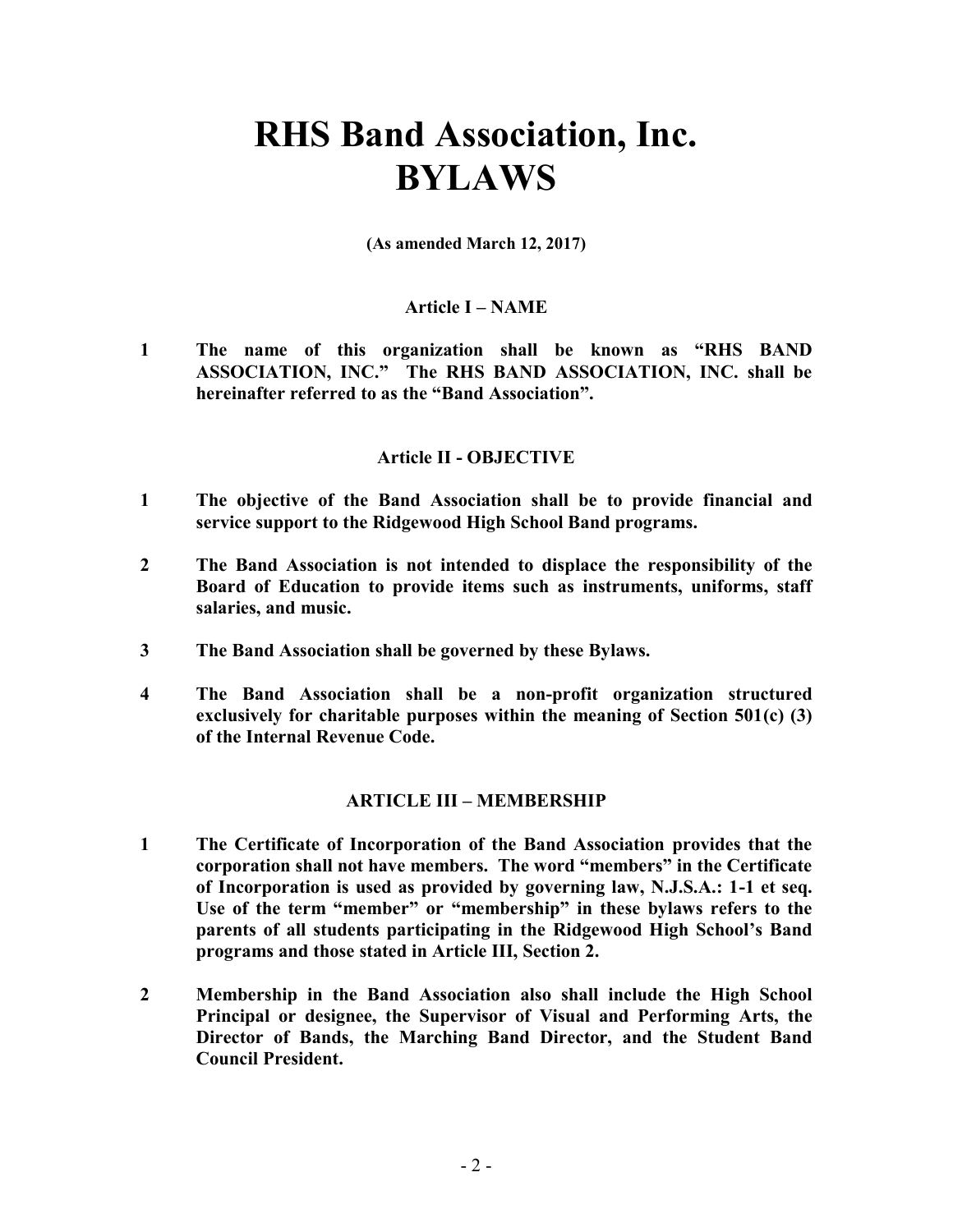- **3 Associate Members may include the band staff, RHS Band programs alumni and their parents.**
- **4 Members of the Band Association shall have the right to hold elective office, to vote, and may participate in all the activities of the Band Association.**
- **5 Associate members can not hold elective office or vote on matters of the Band Association.**

**ARTICLE IV – MANAGEMENT OF THE BAND ASSOCIATION**

- **1 The management of the Band Association shall be vested in a governing body called the Executive Board.**
- **2 The Executive Board shall consist of a President, Vice-President, First Vice-President, Second Vice-President, Secretary, and Treasurer. The Executive Board members, except for the Second Vice-President, are elected by the members.**
- **3 The rules contained in "Robert's Rules of Order" shall govern the Band Association in all cases in which they are applicable unless otherwise stated in the Bylaws.**
- **4 The Executive Board may delegate specific powers and duties as may be needed to carry out the activities of the Band Association.**
- 5 The fiscal year of the Band Association shall be from June 1<sup>st</sup> to the 31<sup>st</sup> of **May.**
- **6 The President shall preside over all meetings of the Band Association. He/she shall coordinate the work of the Executive Board and all other committees. The President shall receive regular reports on the activities of the committees and the bands.**
- **7 The Vice-President shall assume the duties of the President in his/her absence and chair the Budget & Finance Committee. He/she shall assist the Band Association in ways deemed appropriate by the President.**
- **8 The First Vice-President shall chair the Development Committee. He/she shall assist the Band Association in ways deemed appropriate by the President.**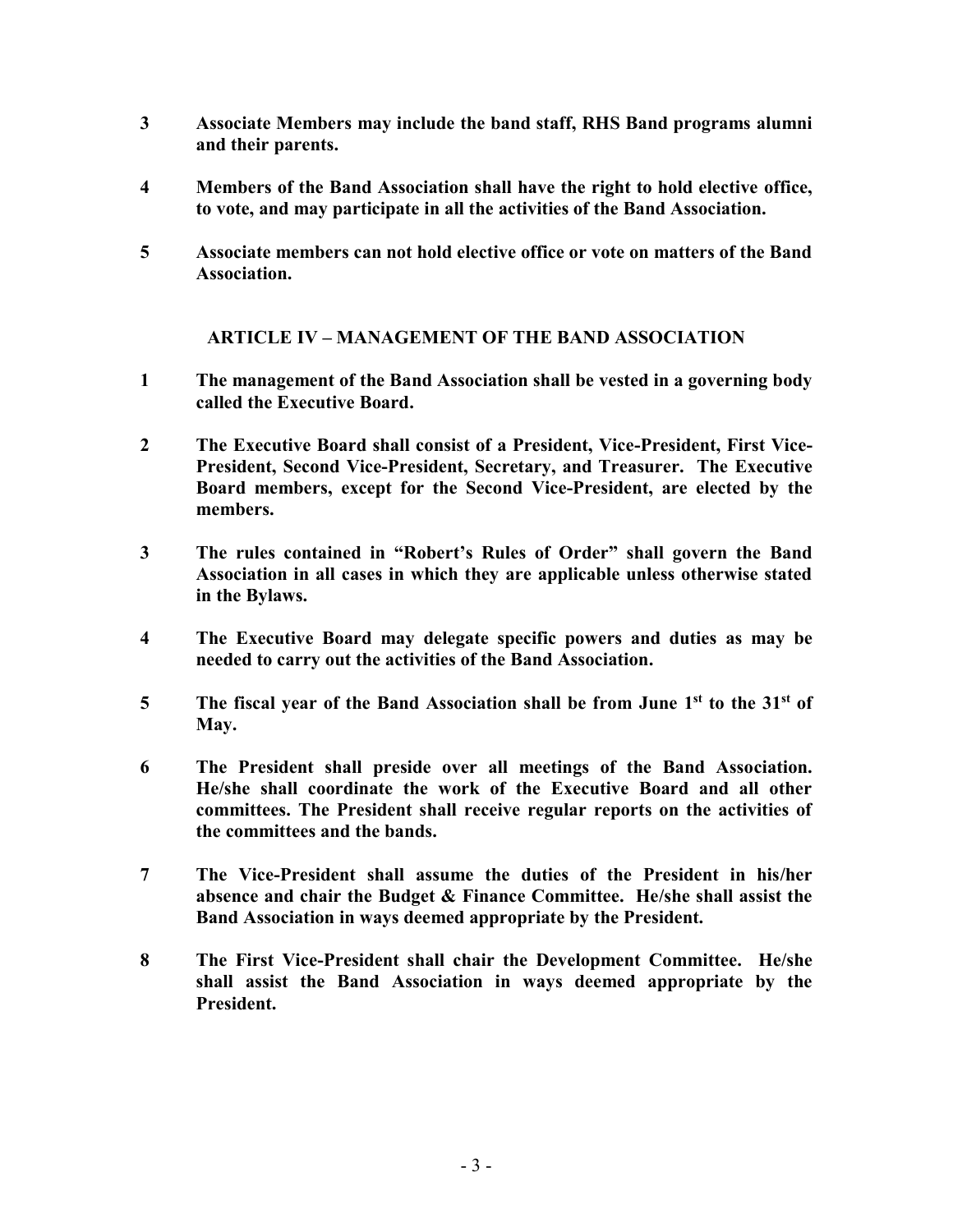- **9 The Second Vice-President shall be non-elective and automatically held by the Director of Bands at Ridgewood High School. The Second Vice-President shall report on the activities of the band programs, maintain an accurate list of all the membership of the association and act in an advisory capacity to the Executive Board.**
- **10 The Secretary shall take the minutes of all regular and special meetings of the Band Association. He/she shall post the minutes of any meeting on the Band Association website within two (2) weeks after any meeting. The Secretary will maintain a log of any and all motions, petitions and amendments to the Bylaws of the Band Association. The Secretary shall handle the general correspondence of the Band Association subject to the direction of the President and Executive Board. He/she shall assist the Band Association in ways deemed appropriate by the President.**
- **11 The Treasurer shall maintain the budget and all financial records, be responsible for the collection of fees and the payment of all expenditures for the Band Association. The Treasurer shall maintain all required documents, such as vouchers, receipts, bank statements, etc. The Treasurer shall file all the appropriate paperwork as required by all Federal, State, and local governing bodies. Any check equal to or greater than \$1000.00 shall require two authorizing signatures. The Treasurer shall report on the financial condition of the Band Association at each meeting. He/she shall assist the Band Association in ways deemed appropriate by the President.**
- **12 The Executive Board shall have full authority to act on all business matters of the Band Association and on such matters that may occur between meetings of the Executive Board and the general membership.**

## **ARTICLE V – MEETING OF THE BAND ASSOCIATION**

- **1 The Band Association shall hold a minimum of six (6) meetings during the school year, at a place and time set by the Executive Board. Meeting notices and any changes shall be available to all members through an appropriate means, such as email, website, mailing, etc., prior to the meetings.**
- **2 All meetings are open to the general membership.**
- **3 Special meetings can be requested by the President or through writing to the President with the stated business that is wished to be discussed. This request shall be reviewed by the Executive Board and a meeting shall be called at his/her discretion.**
- **4 A quorum for voting shall consist of a two-thirds super-majority of the Executive Board.**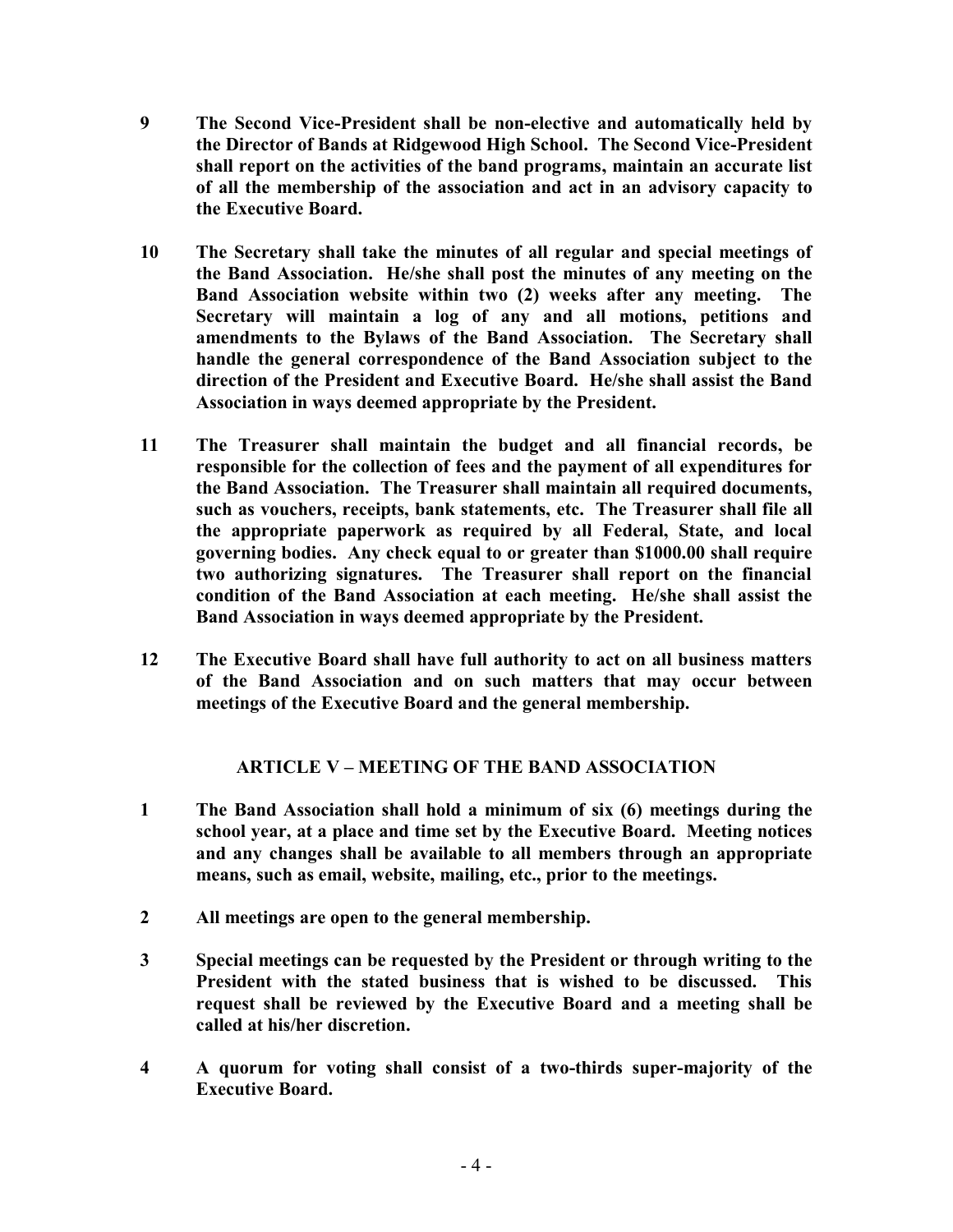**5 All members present at the meeting may vote and a simple majority is required for passing any motion.**

#### **ARTICLE VI – ELECTIONS**

- **1 Each member of the Executive Board, except the Second Vice-President, shall be elected for a one (1) year term and shall assume the duties of the position at the first scheduled meeting at the start of the fiscal year.**
- **2 Elected members of the Executive Board can only serve two consecutive terms in one position.**
- **3 The election of the Executive Board members shall follow the following guidelines:**

**A) Nominations to the Executive Board will be collected by the Chair of the Nomination Committee and a nomination ballot shall be presented to the Executive Board at the April meeting of the Band Association for approval.**

**B) The election ballot shall be approved by the Executive Board and sent out to the membership of the Band Association.**

**C) Voting on the ballot will take place at the May meeting of the Band Association.**

**E) The Nomination Committee Chair will notify the winners within two weeks of the election.**

**F) The new Executive Board shall begin their duties at first meeting of the new fiscal year for the Band Association.**

**4 In the event of vacancies due to resignation or other reasons, the position shall be filled through appointment for the balance of the term by the President.**

#### **ARTICLE VII – COMMITTEES**

- **1 The Executive Board shall establish such standing Committees and may appoint such other interim committees as may be deemed necessary for the proper conduct of the Band Association.**
- **2 All Committees shall be composed of members and associate members of the Band Association.**
- **3 The President shall appoint each year the Chairpersons of the following standing committees. Each standing committee chairperson shall make**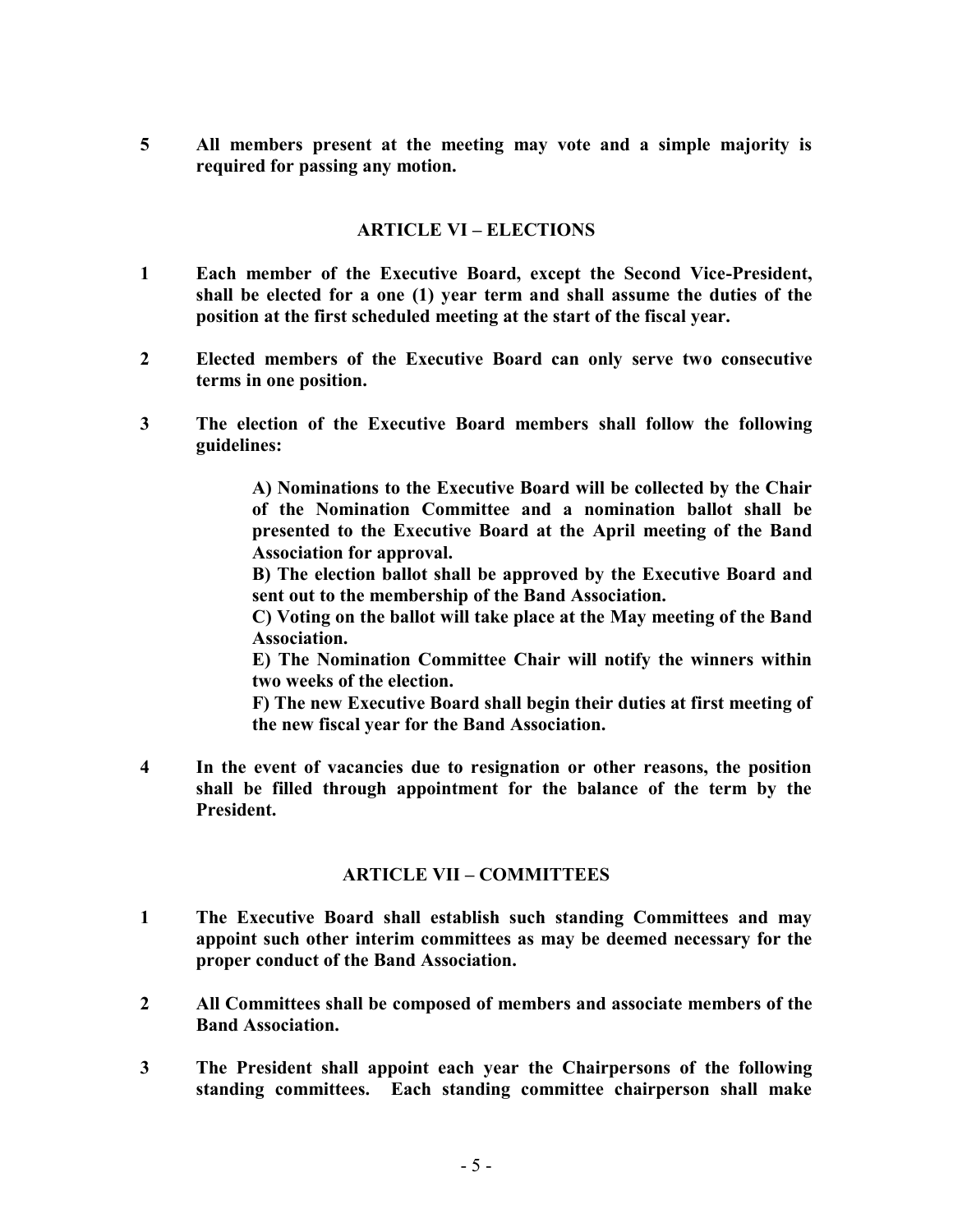**reports at the request of the Executive Board at regular scheduled meetings of the Band Association.**

#### **A) Budget & Finance Committee**

**This committee shall be responsible for the budget of the Band Association and be chaired by the Vice-President. In conjunction with the Treasurer, this committee shall coordinate the budget, banking and investments as required for conducting the business of the Band Association. This committee will appoint an audit committee composed of at least three Band Association members or associate members who are not members of the Budget & Finance Committee to conduct an audit of the Treasurer's books near the end of each fiscal year.**

**B) Development Committee**

**This committee shall investigate and advise the Executive Board of new or alternate fund raising activities for possible implementation in support of the budget or new programs within the Band Association and be chaired by The First Vice-President.**

**C) Hospitality Committee**

**This committee shall coordinate the refreshments for all RHS band functions as deemed appropriate by the Executive Board. These would include but are not limited to: football games, competitions, concerts, receptions, fund raisers, etc.**

#### **D) Marching Band Pre-season Training**

**This committee shall coordinate and handle all requirements for the Marching Band's pre-season training. Works closely with the Director of Bands and the Marching Band Director for any Board of Education based requirements. Pre-season training items include but are not limited to: finances, chaperones, nurse, lodging assignments, etc.**

#### **E) Uniform Committee**

**This committee shall coordinate and maintain the Marching Band uniforms. This committee shall be responsible for maintaining a uniform inventory, recommend necessary purchases, arrange distribution and pickup, cleaning, repair, and storage.**

**F) Plant Sale Committee**

**This committee shall coordinate and manage the annual plant sale held during November and December. This would include Blitz day coordination, order forms, plant ordering and distribution, and finances.**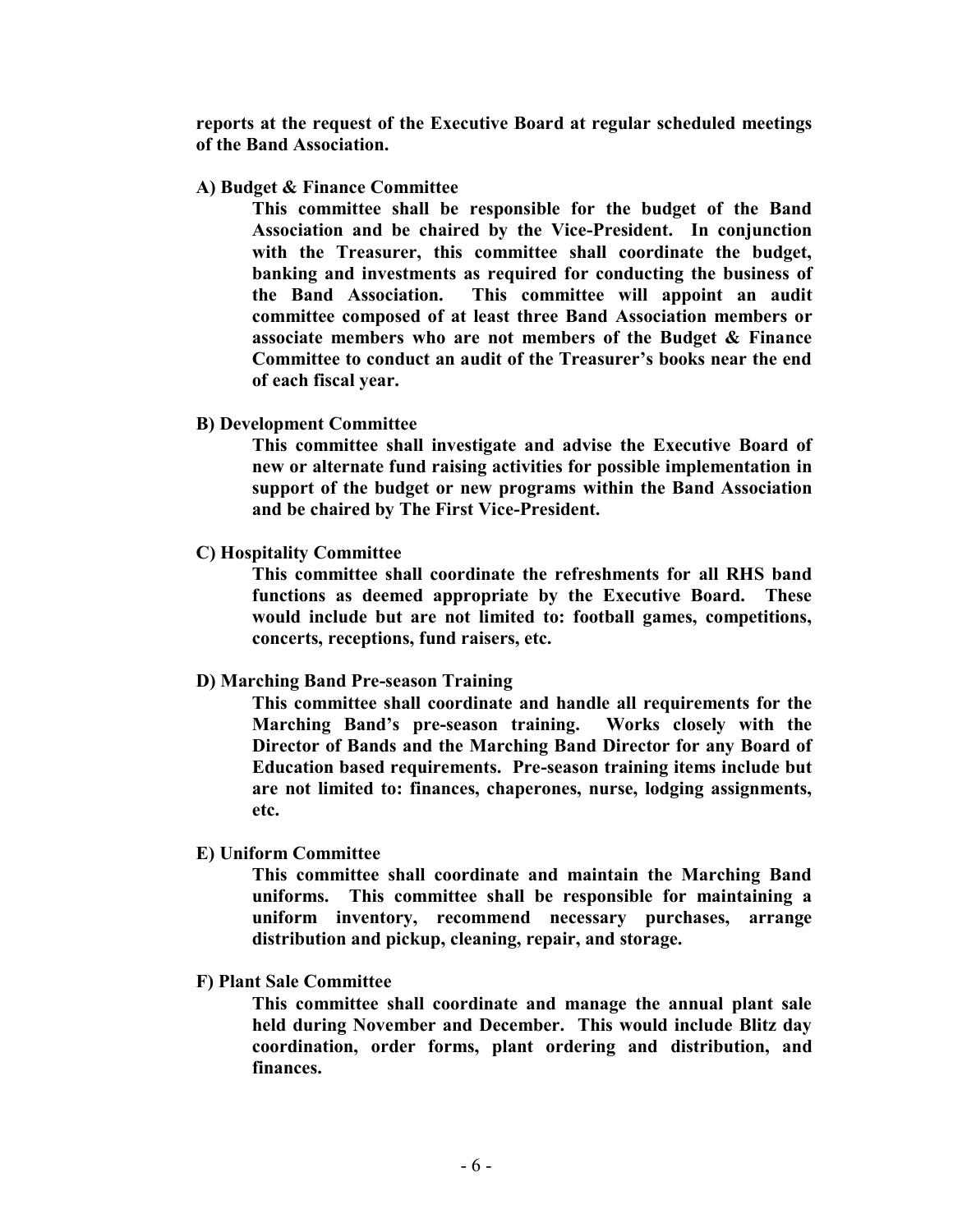**G) Citrus Sale Committee**

**This committee shall coordinate and manage the annual plant sale held during February and March. This would include Blitz day coordination, order forms, citrus ordering and distribution, and finances.**

**H) Nominating Committee**

**This committee shall gather petitions for nominations to the Executive Board and present a slate of nominees to the Executive Board for approval and election. The committee will consist of at least three (3) members who are approved by the Executive Board.**

**I) Scholarship & Awards Committee**

**This committee shall be responsible for the review of candidates and the disbursement of funds to the graduating seniors from the band programs. This takes place in April and May.**

**J) Performance Journal Committee**

**This committee shall be responsible for the coordination and publication of the Band Performance Journal. This would include the solicitation of ads, coordination of band, staff, and senior photos and bios, printing, and finances.**

#### **K) Chaperone Committee**

**This committee shall be responsible for securing sufficient chaperones and a truck driver when necessary, to meet school requirements for all Bands activities as requested by the Executive Board.**

- **4 The President shall be an ex-officio member of all committees.**
- **5 Any expense associated with a committee which is outside of the budget for that committee, shall be reviewed with an Executive Board member prior to being incurred.**

#### **ARTICLE VIII – SCHOLARSHIPS AND AWARDS**

- **1 The Scholarship & Awards Committee will coordinate the disbursement of monies to the graduating seniors of the RHS Band programs.**
- **2 A scholarship awards committee is an ad-hoc committee consisting of five members (excluding parents from the senior class) to be approved by the President and by a majority vote of the Board of Trustees. Sophomore parents serve on the committee for two years.**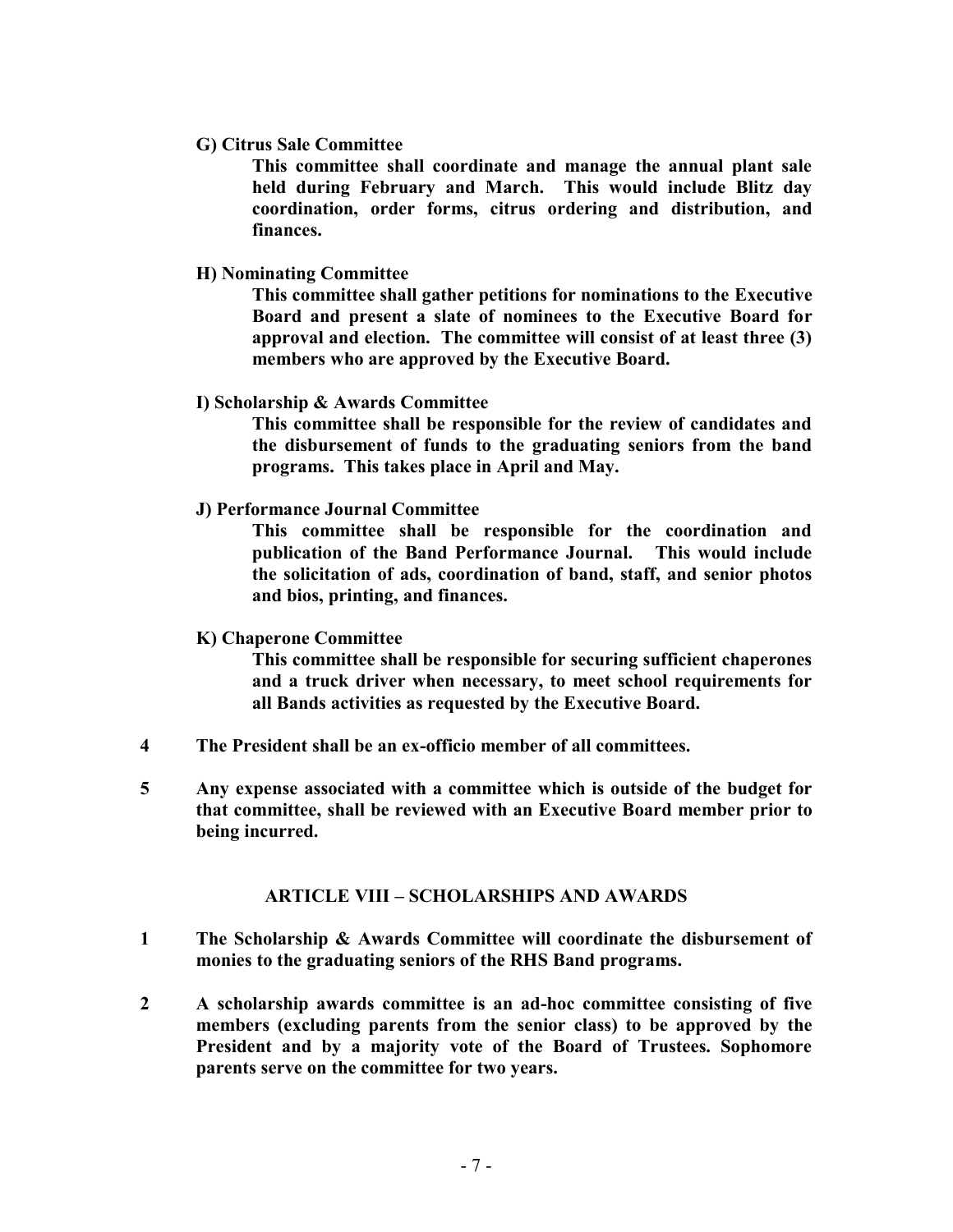- **3. The following year, one or two of those members that previously served on the committee, shall chair this committee based on the approval of the committee, the President, and a majority vote of the Board of Trustees. Chair person(s) must be active members of the RHS Band Parents Association.**
- **4 The committee will interview all applicants for scholarships and awards. Qualifications will be reviewed and winners selected by the committee.**
- **5 Total disbursement will be determined each year by the Executive Board based upon the funds available and the quality and number of applicants. At a minimum, the following scholarships and awards will be presented:**

**A) Lochner Scholarship – Recognition of Leadership - \$500 minimum B) Grimm Scholarship – Recognition of Musicianship - \$500 minimum C) Gnerre Scholarship – Recognition of Leadership within the Color and Winter Guards - \$500 minimum D) Colosomo Scholarship - \$500 minimum**

**E) Sonny Igoe Memorial Scholarship - Recognition of a student who excels in jazz performance - \$500 minimum**

**F) Additional awards to recognize deserving applicants at the discretion of the committee on a flexible basis depending on number of applicants and amount of available scholarship funds determined by the Band Association.**

## **ARTICLE IX – AMENDMENTS**

- **1 Any member of the Band Association may make written petitions to amend these Bylaws. The proposed amendment shall be presented at the next meeting for discussion and sent to members for comment. Formal action and adoption of the amendment will be at the following meeting and shall be by a two-thirds (2/3) vote of the Executive Board.**
- **2 The Bylaws of the Band Association shall be reviewed at least every three (3) years by the Executive Board or their designee.**

## **ARTICLE X – DISSOLUTION**

**1 In the event of the dissolution of the Band Association, all of its assets not required for payment of liabilities shall be distributed to Ridgewood High School Band programs, in the name of RHS Band Association, Inc. If the named beneficiary is not in existence or is unwilling or unable to accept the assets of the dissolving organization, such assets shall be distributed by the**